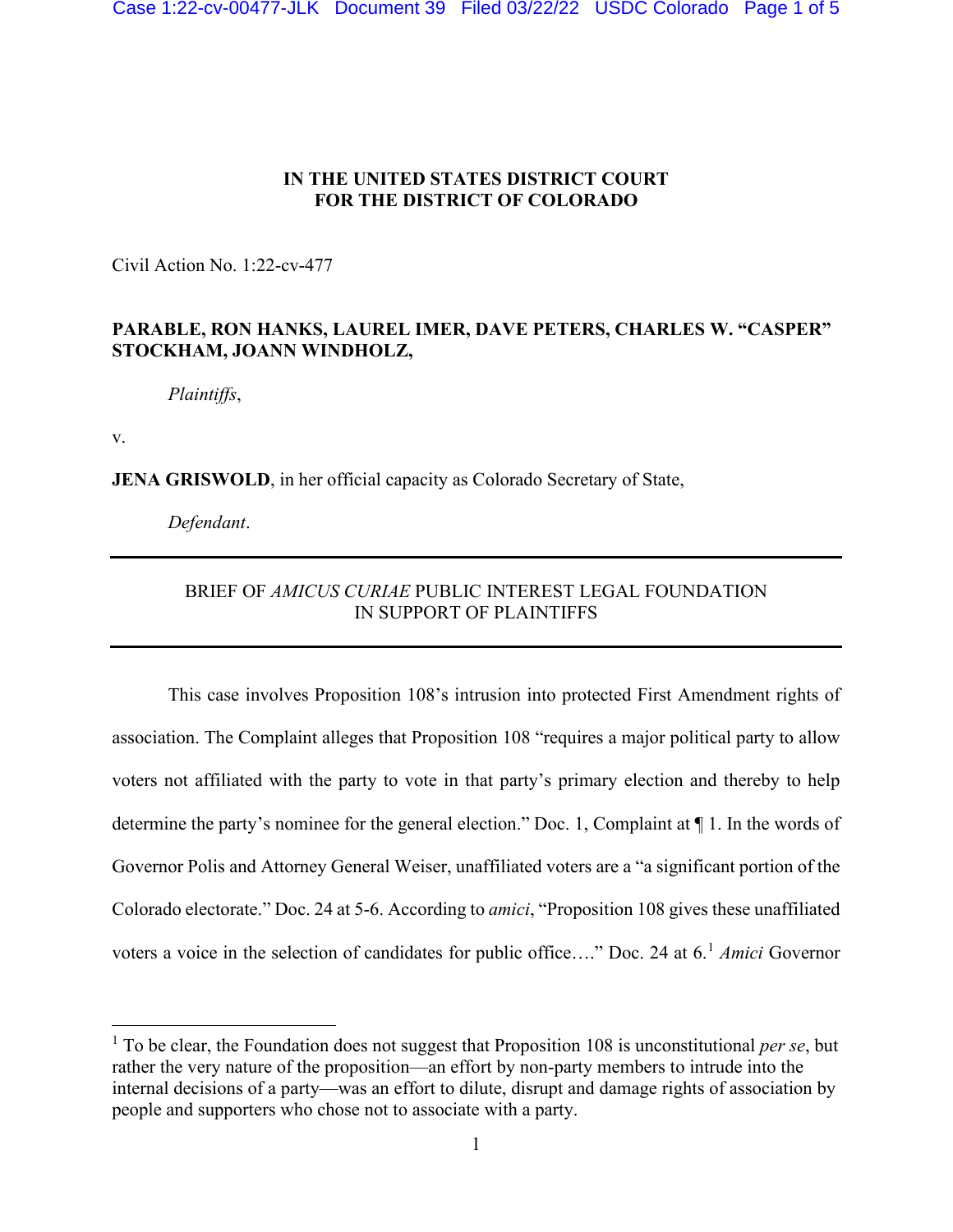Polis and Attorney General Weiser accurately describe the mechanics of this constitutional intrusion.

The First Amendment protects individuals from the whims of majoritarianism. These protections include the right to hold unpopular views, *see Texas v. Johnson*, 491 U.S. 397 (1989), attend an unpopular school, *see Wisconsin v. Yoder*, 406 U.S. 205 (1972), or print unpopular things, *see Matal v. Tam*, 137 S. Ct. 1744 (2017). It also protects the right to belong to political groups that may hold such strong ideological views that the broad cross-section of the population might not find that group terribly appealing. The First Amendment is an anti-majoritarian protection against dilution or destruction of these minority views by the vote of the majority.

Governor Polis and Attorney General Weiser's *amici curiae* brief makes clear that the enactment of Proposition 108 was precisely the sort of majority intrusion into minority rights that the First Amendment was designed to protect against. "Plaintiffs seek to override the will of the people," *amici* argue. Doc. 24 at 2. Indeed, the "will of the people" has throughout history found itself crosswise with individual rights.

Governor Polis and Attorney General Weiser further suggest that non-members of a political party may intrude into party affairs to promote "fairness." "Proposition 108 serves the State's legitimate interests in the fairness and stability of Colorado's nominating process." Doc. 24 at 5. *Amici* do not address what unaffiliated individuals would have a party do to be more "fair." What is the most "fair," at least when utilizing the principles of free association protected by the First Amendment, is allowing party members to define their own associational rules without a majoritarian imposed limiting framework such as Proposition 108.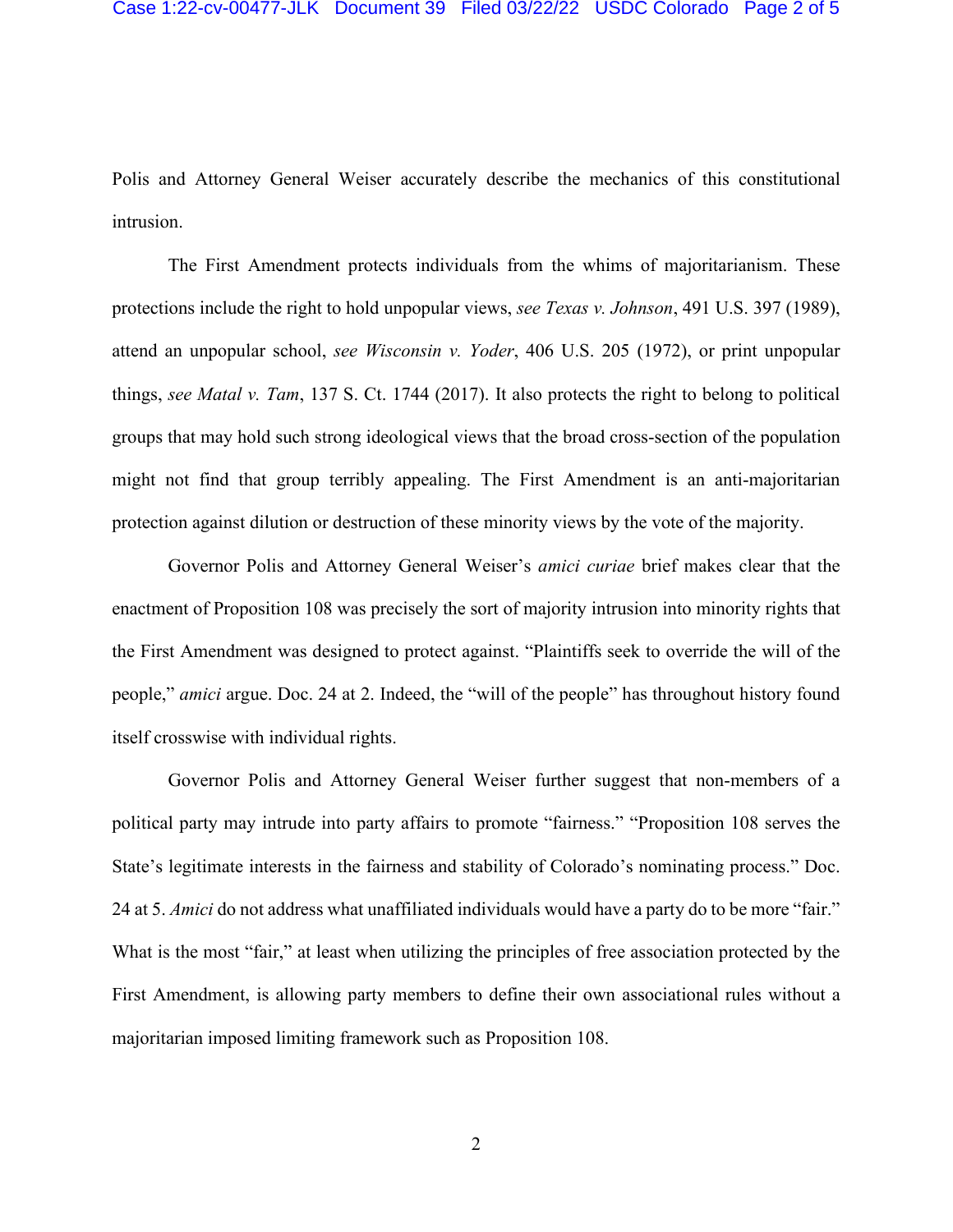Avoiding adverse "political winds" is another state interest advanced by Governor Polis and Attorney General Weiser*.* Doc. 24 at 7. In order to stymie full enjoyment of the First Amendment right to associate, a political party in Colorado may only escape the regime imposed by Proposition 108 if three fourths of party members decide to do so. *See* Doc. 1, Complaint at ¶ 25. So much for the will of the majority in this instance. While Proposition 108's mandates were enacted with a bare majority, those it constrains may only escape with a super majority. Again, the majoritarian origins lionized by *amici* highlight the constitutional injury imposed by Proposition 108. A political party should be able to sail before whatever "political winds" they choose, not only those approved by non-members—including opponents—of that party.

Finally, Governor Polis and Attorney General Weiser present a straw man in so far as Plaintiffs supposedly seek to "defy the will of the Colorado Republican party." Doc. 24 at 8. The Colorado Republican Party was forced to make a choice it should not have had to make. Proposition 108 has already strong-armed opponents of the Republican Party into the structural affairs of the party. Of course, after the damage was done, it is true that the party—for now—chose one route. This argument overlooks the fact that the majoritarian process from the start disregarded and injured First Amendment associational rights. Further, when Proposition 108 was being considered, news outlets reported that "[t]he proposition has drawn the opposition of Steve House, chairman of the Colorado Republican Party, and Rick Palacio, chairman of the Colorado Democratic Party." Christopher N. Osher, *Proposition 108 in Colorado: What you need to know*, THE DENVER POST (Sept. 22, 2016), *available at* https://www.denverpost.com/2016/09/22/ colorado-proposition-108-unaffiliated-voters-primaries/.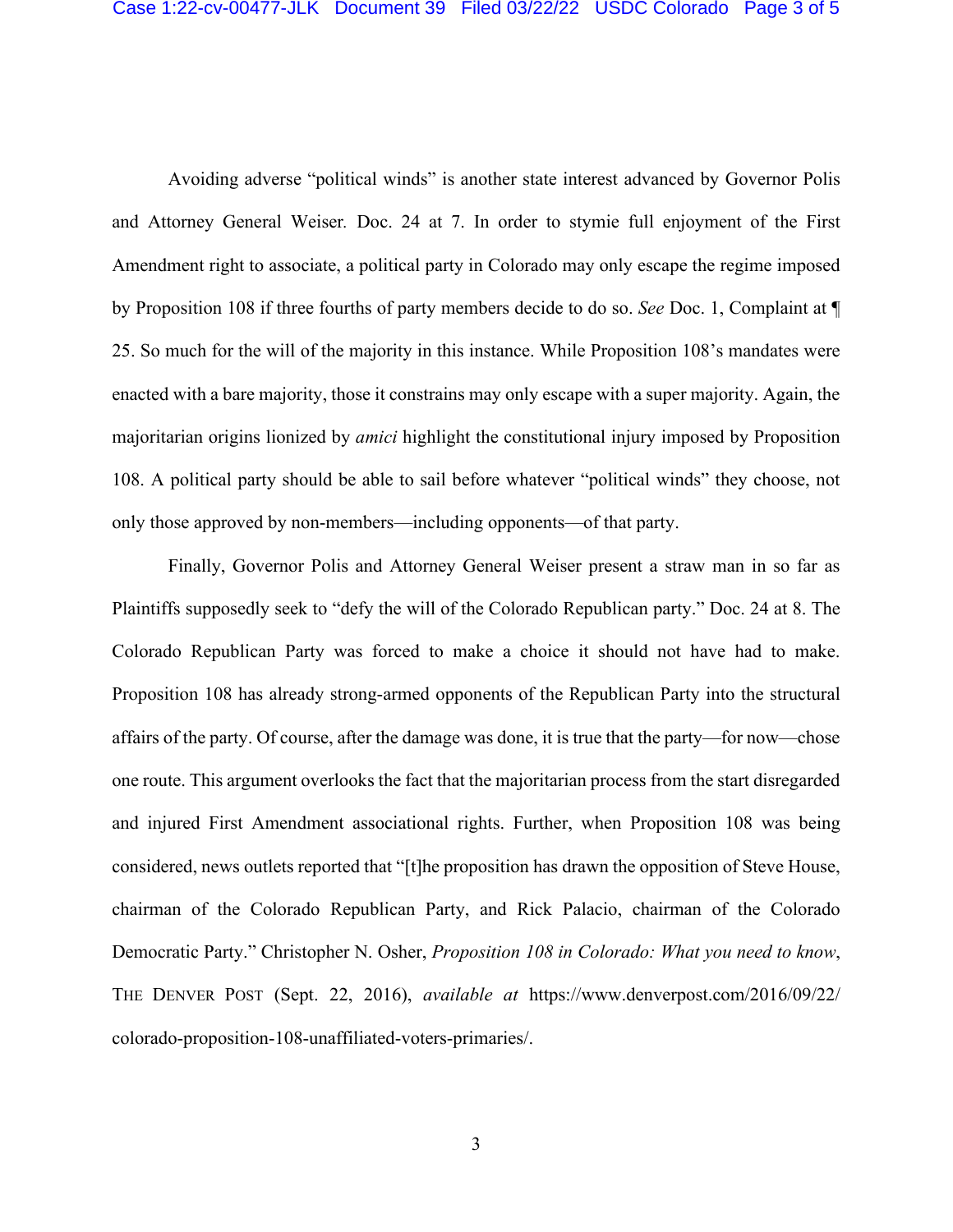Regardless of where the Court falls regarding the tension between the power of the State and the liberties in the First Amendment, it is beyond dispute that the constitutional injury claimed by the Plaintiffs was birthed in a raw exercise of majoritarian will.

> */s/ Kaylan Phillips\_\_\_\_\_\_\_\_\_\_\_\_*  Kaylan Phillips Public Interest Legal Foundation 32 E. Washington Street Suite 1675 Indianapolis, IN 46204 Telephone: (317) 203-5599 kphillips@publicinterestlegal.org *Counsel for Public Interest Legal Foundation*